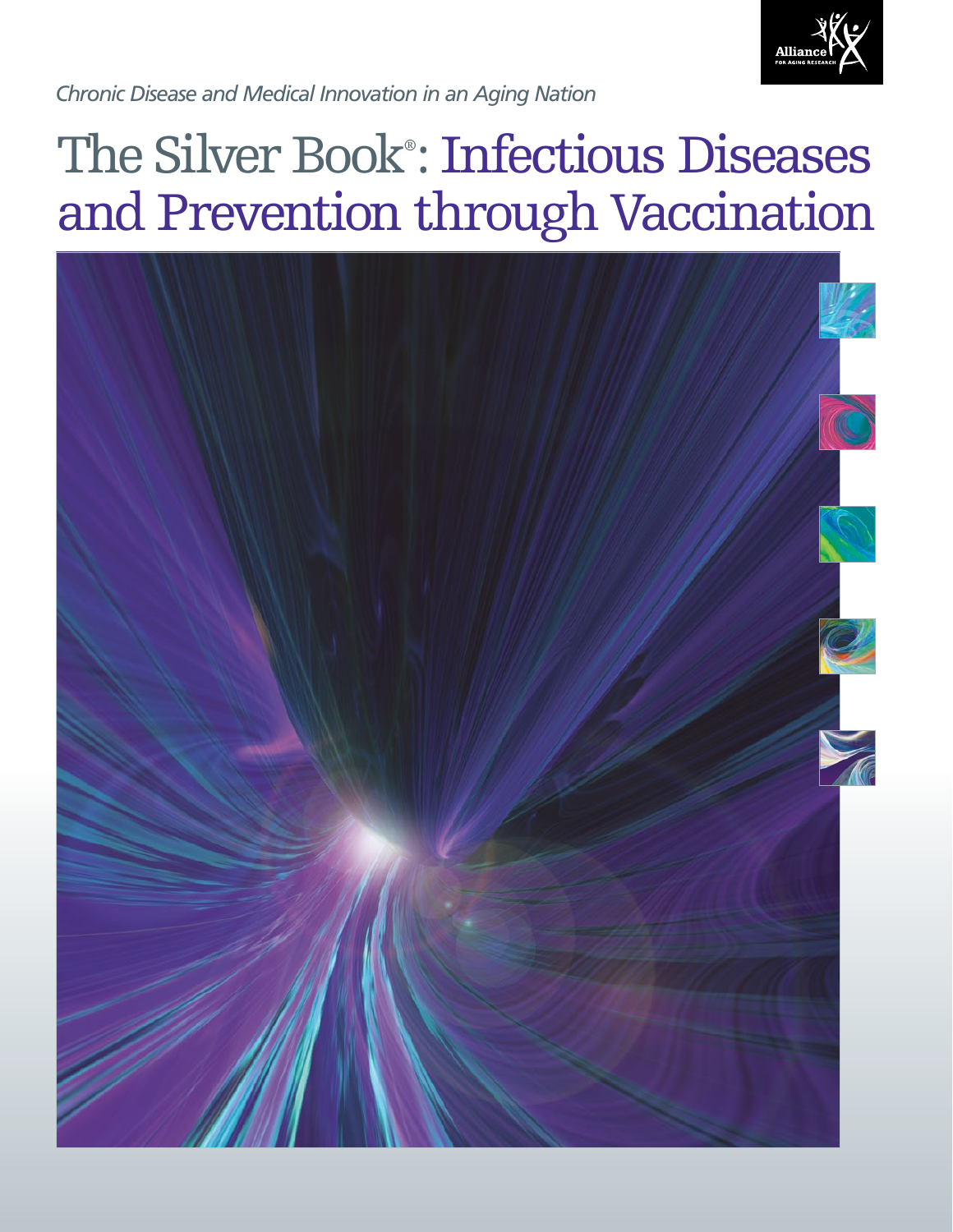### The Silver Book<sup>®</sup>: Infectious Diseases and Prevention through Vaccination

**Older Americans are more likely to get an infectious disease, be hospitalized for it, suffer complications, and die.** Despite the tremendous value vaccines hold in preventing these diseases, barriers in infrastucture, cost, education, tracking, and research cause vaccination rates in seniors to fall short of targets set by the Centers for Disease Control and Prevention (CDC).



### Prevalence & Incidence

#### APPROXIMATE NEW CASES IN AMERICANS EACH YEAR:



(Niederman 2001, Garibaldi 1985, Right Diagnosis, Sampathkumar 2009)

# 5-20% OF THE U.S. POPULATION

(CDC 2011)

 $\blacksquare$  Hospital-acquired pneumonia (HAP) is the 2nd most frequent cause of hospital-acquired infection. (McEachern 1998)



## The Economic Burden

The annual direct & indirect medical cost of INFECTIOUS DISEASES: **\$120 BILLION <sup>=</sup> 15%**



(NIAID 2000)

**1in4** physician visits are due to **infectious diseases.** (NIAID 1991)

Medicare beneficiaries hospitalized for pneumonia have ل ر HIGHER EXPENSES than those without the infection. (Thomas 2012) OF FLU in the U.S. is: **BILLION** THE ANNUAL DIRECT AND INDIRECT COST



During flu season, in working adults 50 to 64 years old, flu-like illness is responsible for (Nichol 1999)





SHINGLES cost ~\$1BILLION in direct and indirect medical expenses each year (CDC 2012)

**n** Shingles patients **lose an average 129 hours of work** per episode. (Pellesier 2007, Ortega-Sanchez 2006)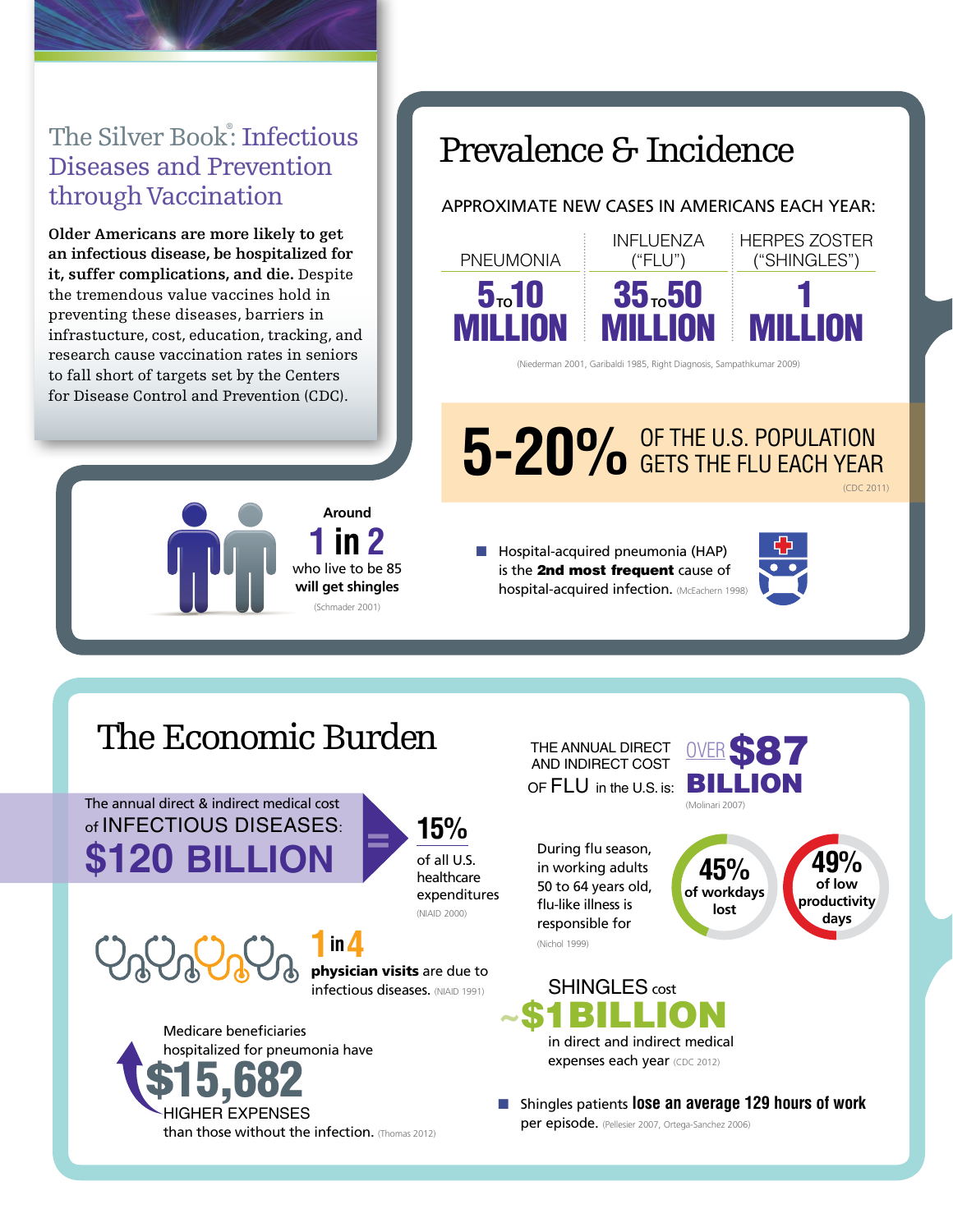

### The Human Burden



CASES **LEADING TO HOSPITALIZATION** EVERY YEAR:



(NCHS 2010, Insinga 2005, Thompson 2004)



including postherpetic neuralgia (PHN), occur in





 $\blacksquare$  Community-acquired pneumonia is the **#6 cause of death** and the **#1 cause of death from infection** in the U.S. (Mortensen 2003)

#### **FLU EPIDEMICS in the U.S. lead to approximately:**

| 600,000             | life years lost         |
|---------------------|-------------------------|
| $ 3,000,000\rangle$ | days of hospitalization |
| 30,000,000          | outpatient visits       |
| $\geq 48,000$       | deaths                  |

(Molinari 2007) ( CDC 2010)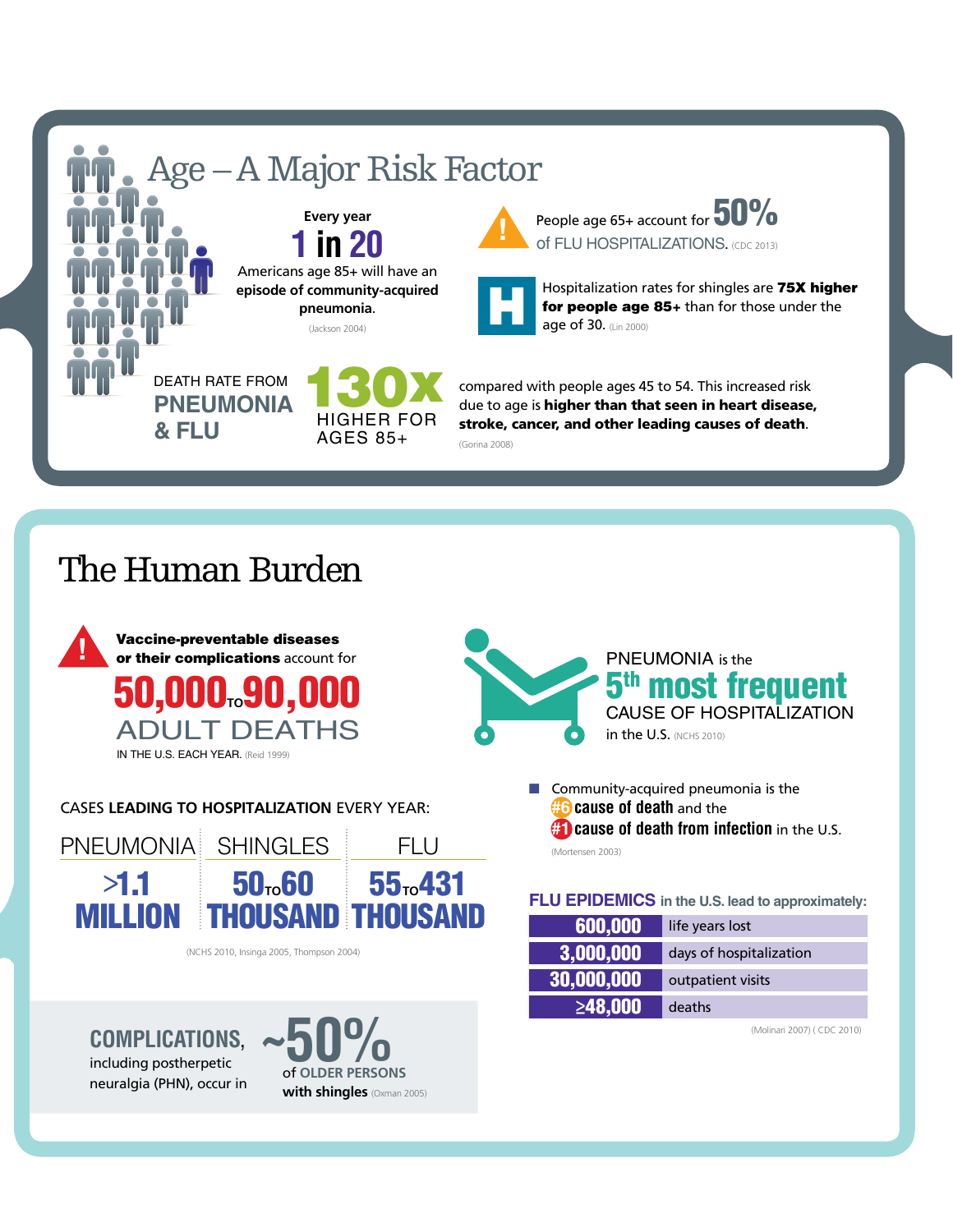## Addressing Barriers in Adult Immunization



Adult immunization needs coordination similar to the Vaccines for Children (VFC) program—and should involve an interagency working group and non-governmental leadership that coordinates immunization activities to address the unique needs of heterogeneous patient and provider populations.



Elimination of cost-sharing for preventive services through the Affordable Care Act addresses some financial barriers. However, all ACIP-recommend vaccines should be covered under Medicare Part B, and this is especially important for shingles where procedural steps and financial barriers hinder vaccination uptake. Medicaid reimbursement rates across states should be uniform. And coverage delays for new vaccines should be eliminated.



Educational outreach should target adults and healthcare providers and address misconceptions and knowledge gaps regarding scope of disease burden, benefits to individuals and the community, efficacy, safety, and necessity of vaccination—including timing and candidacy.

|  | <b>Tracking</b> |
|--|-----------------|

Lack of appropriate standards and systems to track immunizations hampers efforts to measure outcomes and inform needed vaccinations. Better use of immunization information systems (IIS) to facilitate data exchange and coordination with EHRs should be promoted to assist diverse providers, generate reminders, and track vaccine histories.



New vaccine development lags due to lack of research priorities, high cost and low revenue, high regulatory hurdles in clinical trials, vigorous post-licensure monitoring, and uncertainty regarding market demands. An economic model to determine effective federal subsidy prices to stimulate innovation should be developed and investments in rapidvaccine discovery systems to make vaccine development more predictable should be supported.

IMMUNIZATIONS ARE ONE OF THE MOST COST-EFFECTIVE WAYS TO PROTECT THE HEALTH OF INDIVIDUALS AND OUR COMMUNITIES.

### *The Value of Innovation* Prevention Through Vaccination

#### The Human Value

- PPSV23 pneumonia vaccine is 60% to 80% effective in immunocompetent adults age >65. (Immunization Action Coalition 2012)
- $\blacksquare$  The flu vaccine can reduce risk of illness in the U.S. population by ~60%. (CDC 2013)
- $\blacksquare$  Over 6 years the flu vaccine prevented ~13 million flu cases, >110,000 hospitalizations and >5.8 million medical visits. (Kostova 2013)
- $\blacksquare$  Varicella-zoster virus shingles vaccine reduces
	- Incidence by 51.3%
	- PHN by 61.1%
	- Death by 33% (Mahamud 2013, Oxman 2005)

#### The Economic Value

- Every  $$$  spent on immunization saves  $$6.30$  in direct medical costs—total savings of \$10.5 billion. (Rappaport 2003)
- $\blacksquare$  Most vaccines cost <\$50 per healthy life year saved. Treating hypertension costs \$4,340 to \$87,940 per healthy life year saved. (Ehreth 2003)
- $\blacksquare$  The flu vaccine could save \$60 to \$4,000 per case prevented. (Pearson 2006)
- $\blacksquare$  Use of the shingles vaccine in immunocompetent adults ≥60 could save \$82 to \$103 million in healthcare costs. (Pellesier 2007)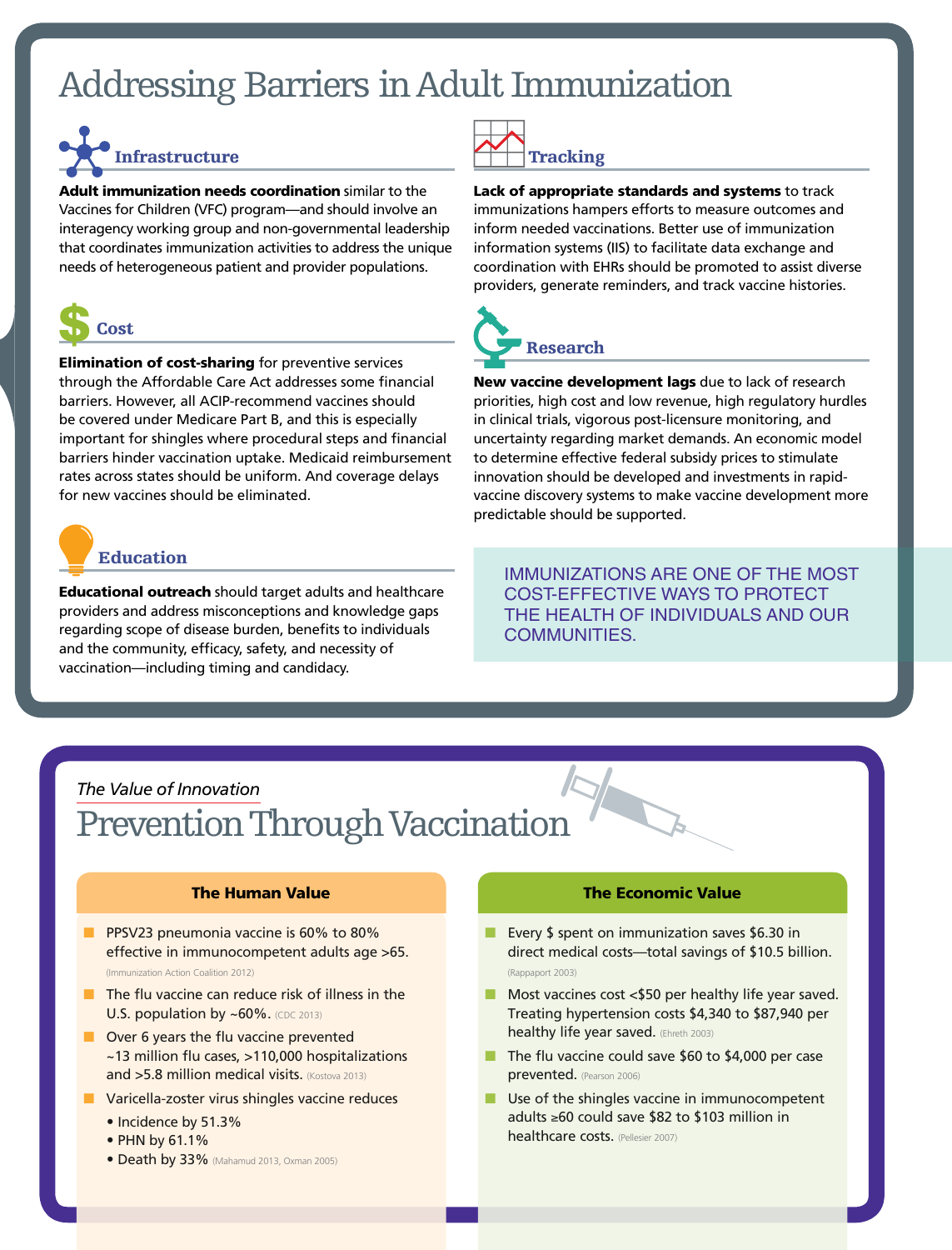### References

Centers for Disease Control and Prevention. January 23, 2013. *CDC Influenza Update for Geriatricians and Other Clinicians Caring for People 65 and Older*. Available at www.cdc.gov/flu/ professionals/2012-2013-guidancegeriatricians.htm. Last accessed on August 29, 2013.

Centers for Disease Control and Prevention. October 2012. *Herpes Zoster Vaccination Information for Health Care Professionals*. Available at www.cdc.gov/ vaccines/vpd-vac/shingles-hcp-vaccination. htm. Last accessed on September 9, 2013.

Centers for Disease Control and Prevention. July 2011. *Seasonal Influenza*. Available at www.cdc.gov/flu/ about/qa/disease.htm. Last accessed on August 27, 2013.

Centers for Disease Control and Prevention. August 27, 2010. Estimates of Deaths Associated with Seasonal Influenza: United States, 1976-2007. *Morbidity and Mortality Weekly Report* 59(33):1057-62.

Ehreth, Jennifer. 2003. The Global Value of Vaccination. *Vaccine* 21(7-8):596-600.

Garibaldi, Richard A. 1985. Epidemiology of Community-Acquired Respiratory Tract Infections in Adults: Incidence, etiology, and impact. *Am J Med* 78(6B):32-7.

Gorina, Yelena, Tanika Kelly, James Lubitz, et al. February 2008. Trends in Influenza and Pneumonia Among Older Persons in the United States. *Trends in Health and Aging 8*. Hyattsville, MD: National Center for Health Statistics.

Immunization Action Coalition. November 1, 2012. *Ask the Experts: Pneumococcal vaccines*. Available at www.immunize.org/askexperts/experts\_ pneumococcal\_vaccines.asp. Last accessed on August 19, 2013.

Insinga, Ralph P. et al. 2005. The Incidence of Herpes Zoster in a United States Administrative Database. *J Gen Intern Med* 20(8):748-53.

Jackson, Michael L., Kathleen M. Neuzil, William W. Thompson, et al. 2004. The Burden of Community-Acquired Pneumonia in Seniors: Results of a population-based study. *Clin Infect Dis* 39(11):1642-50.

Kostova, Deliana, Carrie Reed, Lyn Finelli, Po-Yung Cheng, et al. 2013. Influenza Illness and Hospitalizations Averted by Influenza Vaccination in the United States, 2005-2011. *PLoS ONE* 8(6): e66312. doi:10.1371/journal.pone.0066312.

Lin, Felix, and James L Hadler. 2000. Epidemiology of Primary Varicella and Herpes Zoster Hospitalizations: The pre-varicella vaccine era. *J Infect Dis* 181(6):1897-905.

Mahamud, Abdirahman, Mona Marin, Steven P. Nickell, et al. 2012. Herpes Zoster–Related Deaths in the United States: Validity of death certificates and mortality rates, 1979–2007. *Clin Infect Dis* 55(7): 960-66.

McEachern, Robert, and G. Douglas Campbell. 1998. Hospital-Acquired Pneumonia: Epidemiology, etiology, and treatment. *Infect Dis Clin North Am*  12(3):761-79.

Molinari, Noelle-Angelique M., Ismael R. Ortega-Sanchez, Mark L. Messonnier, et al. 2007. The Annual Impact of Seasonal Influenza in the U.S.: Measuring disease burden and costs. *Vaccine* 25:5086-96.

Mortensen, Eric M. Wiswha N. Kapoor, Chung-Chou H. Chang, et al. 2003. Assessment of Mortality After Long-Term Follow-Up of Patients with Community-Acquired Pneumonia. *Clin Infect Dis* 37(12):1617-24.

National Center for Health Statistics. *National Hospital Discharge Survey: 2010 table, average length of stay and days of care—Number and rate of discharges by first-listed diagnostic categories*. Available at www.cdc.gov/nchs/data/ nhds/2average/2010ave2\_firstlist.pdf. Last accessed on August 2013.

National Institute of Allergy and Infectious Diseases. July 1991. Report of the Task Force on Microbiology and Infectious Disease.

National Institute of Allergy and Infectious Diseases. 2000. NIAID: Planning for the 21st Century. Available at www. niaid.nih.gov/about/whoWeAre/ Documents/niaidstrategicplan2008.pdf. Last accessed on November 7, 2013.

Nichol, Kristin L., Paul M. Mendelman, Kenneth P. Mallon, et al.; for the Live Attenuated Influenza Virus Vaccine in Healthy Adults Trial Group. 1999. Effectiveness of Live, Attenuated, Intranasal Influenza Vaccine in Healthy, Working Adults. *JAMA* 282(2):137-44.

Niederman, Michael S., Lionel A. Mandell, Antonio Anzueto, et al. 2001. Guidelines for the Management of Adults with Community-Acquired Pneumonia. *Am J Respir Crit Care Med*  163(7):1730-54.

Ortega-Sanchez, R. June 2006. *Projected Cost-Effectiveness of Vaccinating U.S. Elderly to Prevent Shingles*. Oral Presentation to the Advisory Committee for Immunization Practices (ACIP) Meeting.

Oxman, M.N., M.J. Levin, G.R. Johnson, et al.; for the Shingles Prevention Study Group. 2005. A Vaccine to Prevent Herpes Zoster and Postherpetic Neuralgia in Older Adults. *NEJM* 352(22):2271-84.

Pearson, Michael L., Carolyn B. Bridges, and Scott A. Harper. February 24, 2006. Influenza Vaccination of Health-Care Personnel. *Morbidity and Mortality Weekly Report* 55(RR02):1-16.

Pellesier, James M., Marc Brisson, and Myron J. Levin. 2007. Evaluation of the Cost-Effectiveness in the United States of a Vaccine to Prevent Herpes Zoster and Postherpetic Neuralgia in Older Adults. *Vaccine* 25(49):8326-37.

Rappaport, Ross. August 1, 2003. CDC: Immunizations High but a Shot in the Arm Still Needed. Cox News Service.

Reid et al. 1999. Adult Immunizations: Recommendations for practice. *Mayo Clin Proc* 74(4):377-84.

Right Diagnosis. *Statistics About Flu*. Available at www.rightdiagnosis.com/f/ flu/stats.htm. Last accessed on August 29, 2013.

Sampathkumar, Priya, Lisa A. Drage, and David P. Martin. March 2009. Herpes Zoster (Shingles) and Postherpetic Neuralgia. *Mayo Clin Proc* 84(3):274-80.

Schmader, Kenneth. 2001. Herpes Zoster in Older Adults. *Clin Infect Dis* 32(10):1481-6.

Thomas, Cindy P., Marian Ryan, John D. Chapman, et al. 2012. Incidence and Cost of Pneumonia in Medicare Beneficiaries. *Chest* 142(4):973-81.

Thompson, William W., David K. Shay, Eric Weintraub, et al. 2004. Influenza-Associated Hospitalizations in the United States. *JAMA* 292(11):1333-40.